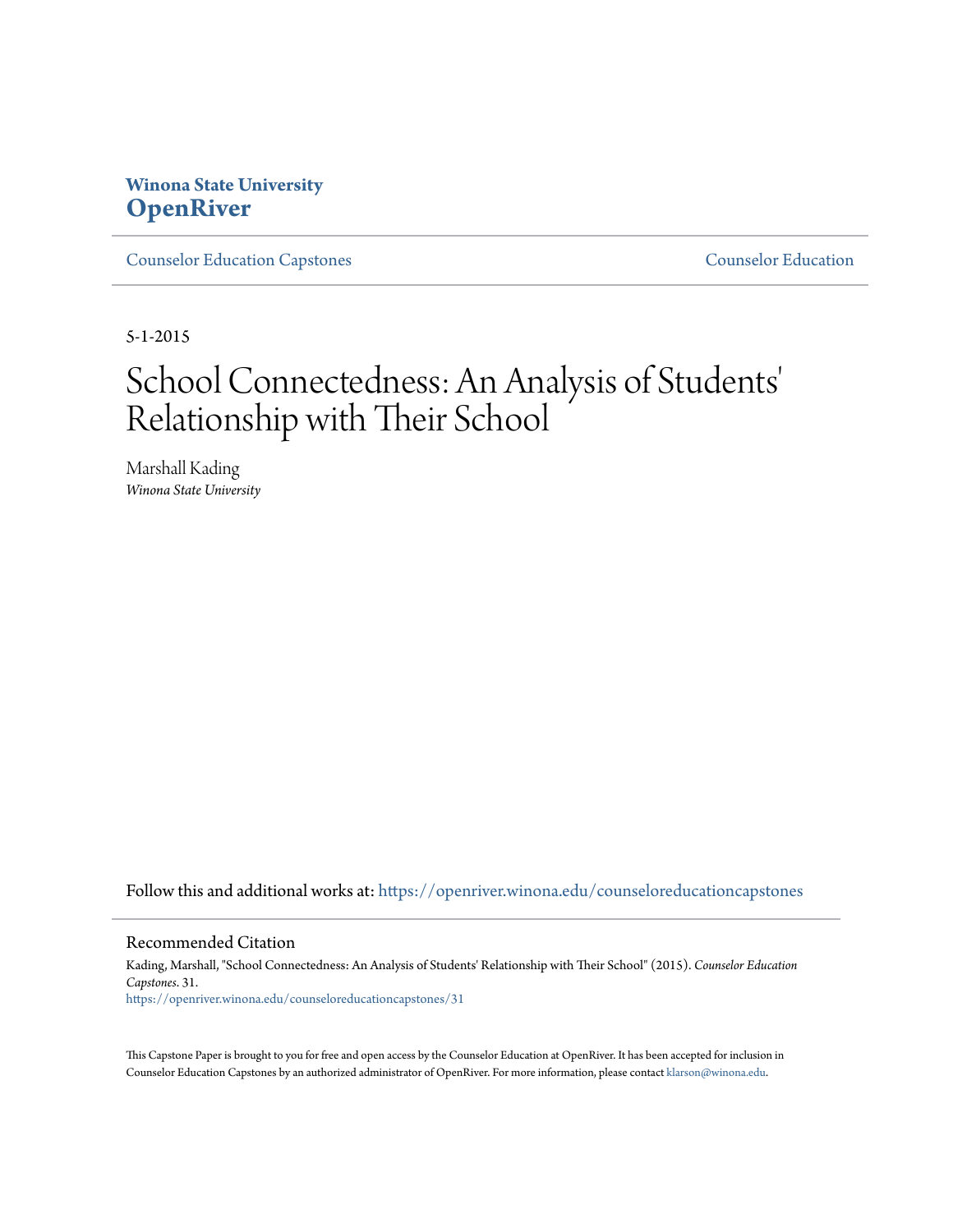School Connectedness: An Analysis of Students' Relationship with Their School

Marshall Kading

Winona State University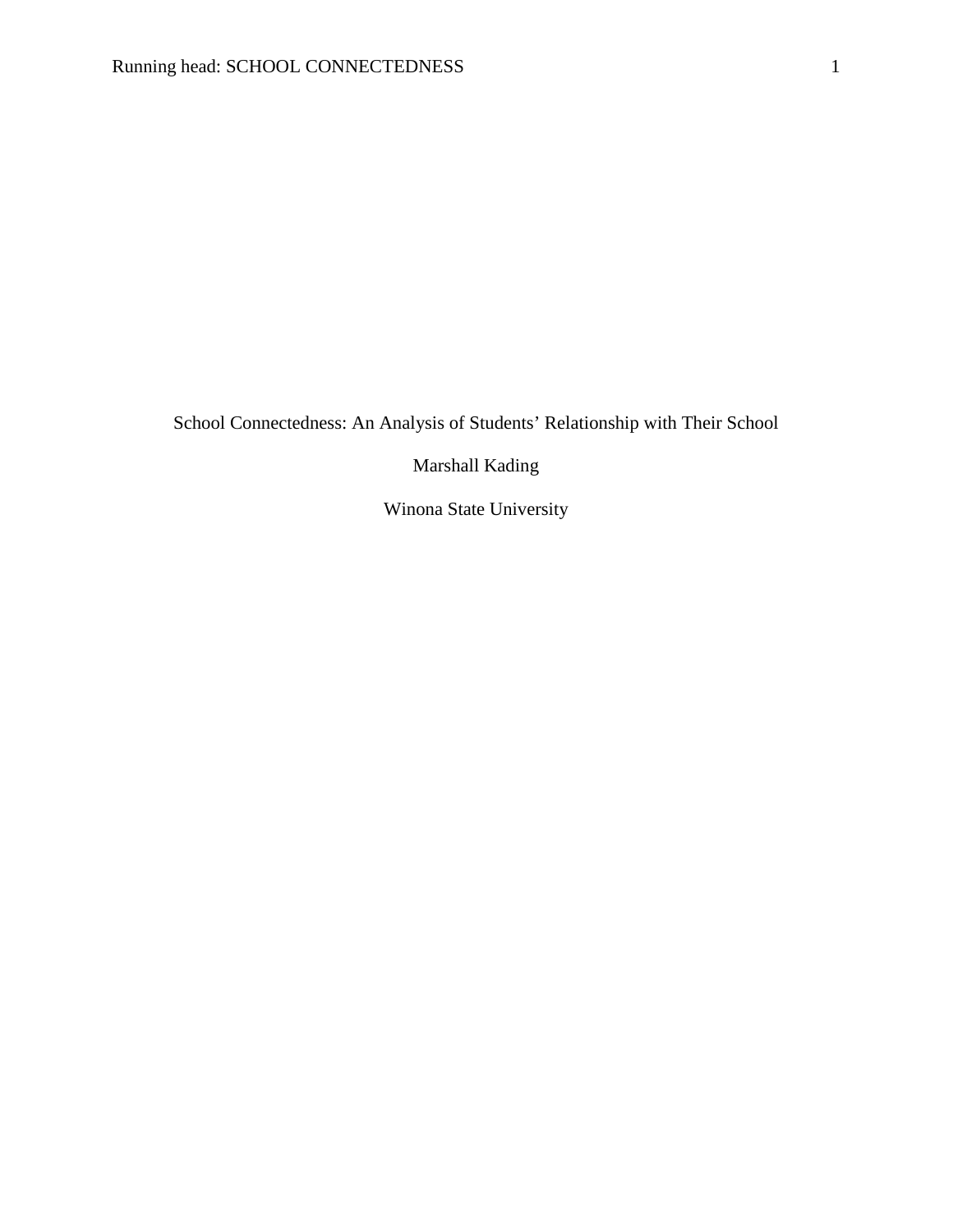#### Abstract

This paper will review the research on school connectedness. More specifically how can school counselors increase their students' connection to school? What have school counselors done to improve this connection, and have they been successful? As positive change agents who work for the entire student population, school counselors are in an ideal position to improve the students' lives. It is the goal of this paper to educate readers about school counselors and school connectedness.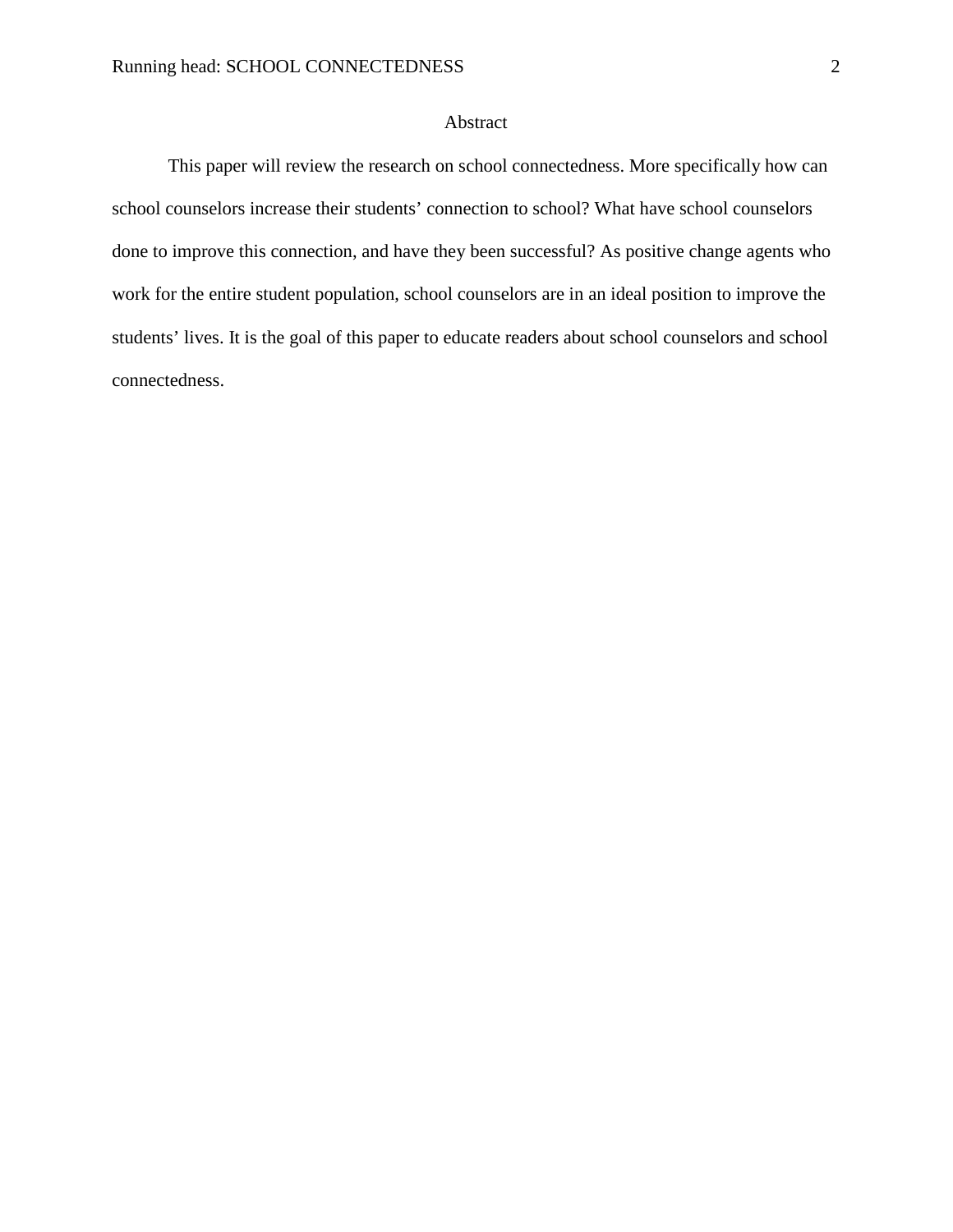### Contents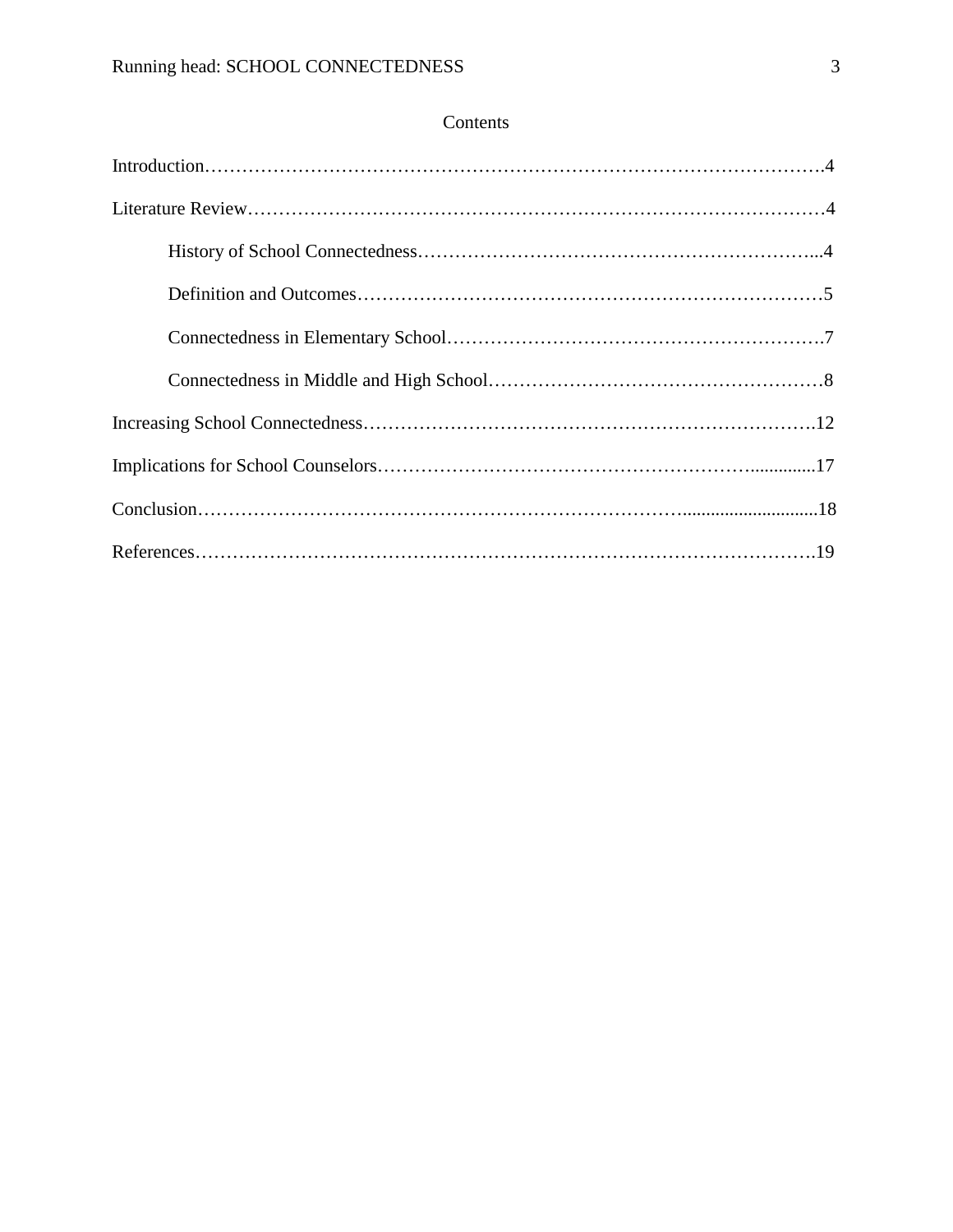School Connectedness: An Analysis of Students' Relationship to School Introduction

A school counselor's job is to enhance the learning process for all students (ASCA, 2012). The American School Counseling Association (ASCA) standards format the school counseling program around three domains: academic, career, and personal/social development. In recent years, academic achievement has taken on a new level of importance in our society; students are striving to attend college and there has been a large push for the states to adopt the Common Core Standards. The Common Core, as it is generally referred to, is meant to be a universal set of standards to prepare all students for college, career, and life (Haskins et al., 2012). Therefore a rise has occurred in research of the factors affecting student academic achievement. One factor which gained recognition in the 1990's was school connectedness.

#### **History of School Connectedness**

In 1992, a group of psychiatric nurses developed a new mental health concept. Hagerty, Lynch-Sauer, Patusky, Bouwsema, and Collier noticed their patients' statements all sounded similar. "I don't fit in anywhere . . . I feel so unimportant to anyone . . . I'm not a part of anything," all were muttered by clients who were depressed, anxious, psychotic, or suicidal (Hagerty, et al., 1992). The nurses felt the patients' statements represented a 'sense of belonging,' and set out to empirically define this new concept. Hagerty et al. eventually defined sense of belonging as "the experience of personal involvement in a system or environment so that persons feel themselves to be an integral part of that system or environment (1992)." After the publication of the study, researchers began to link this sense of belonging to students and their schools.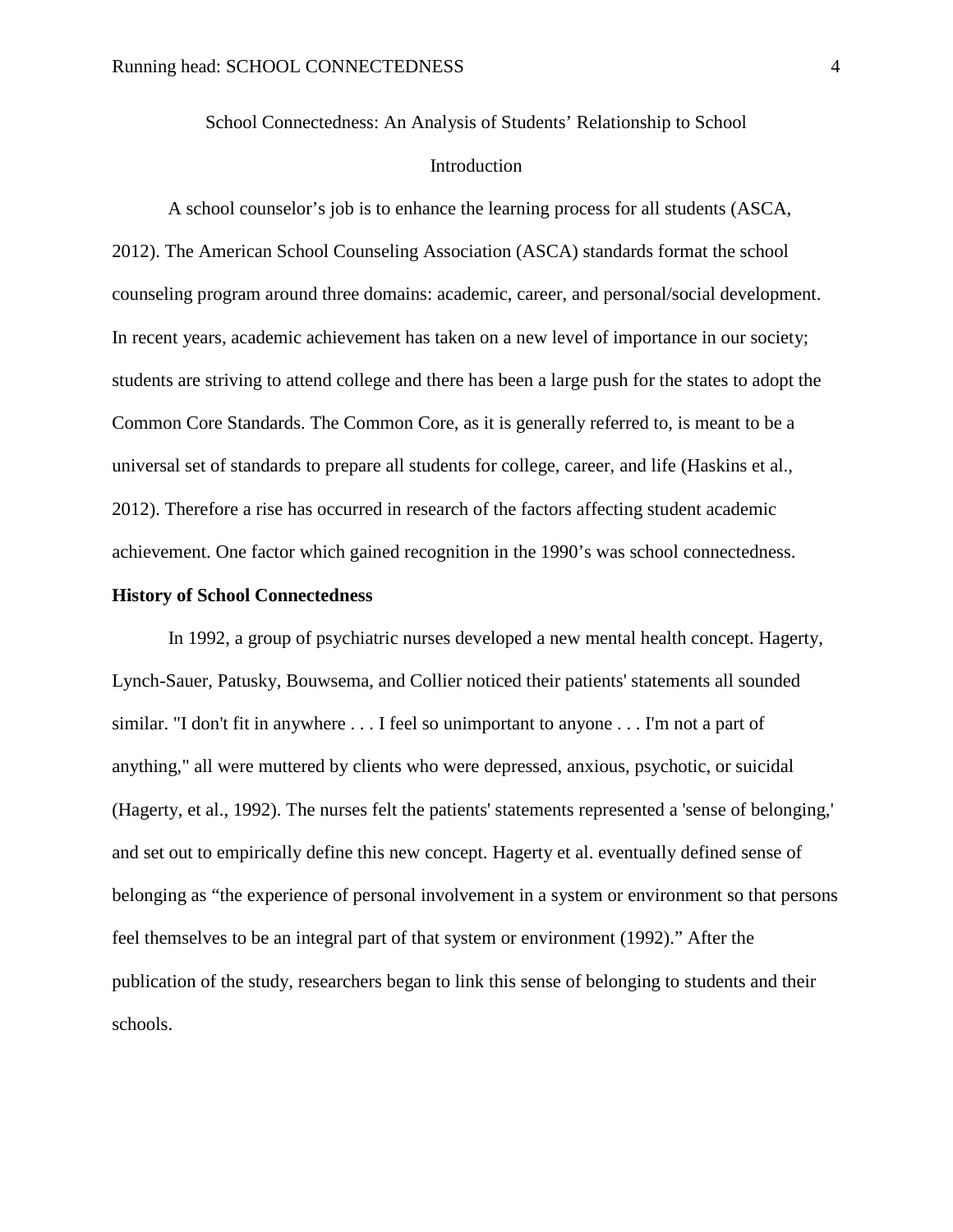Resnick et al. (1997) set out to identify risk and protective factors at the family, school, and individual levels as they relate to four domains of adolescent health. These four domains included emotional distress and suicidality, involvement in violence, substance abuse, and sexual behaviors (Resnick, et al., 1997). In reporting their results, Resnick et al. (1997) named "parentfamily connectedness" and "perceived school connectedness" as being protective against every health risk behavior except for history of pregnancy. These findings were the foundation for the school connectedness construct. Researchers wanted to know more about connectedness, and subsequently more research began to surface.

#### **Definition and Outcomes**

School connectedness has been defined as the extent to which a student feels like he or she belongs at school (Waters & Cross, 2010). Goodenow more extensively defined school connectedness as "The extent to which students feel personally accepted, respected, included, and supported by others in the school social environment" (as cited in Shochet, Dadds, Ham, & Montague, 2006, p. 170). This construct has also been referred to as school engagement, school bonding, and school attachment which have many similarities and some differences (Libbey, 2004). In order to attain consistency, this paper will utilize the term school connectedness to describe the construct.

Students who feel connected to their school are less likely to engage in smoking and drinking (Waters, Cross, Runions, 2009). Waters and Cross (2010) note lower drug use and later onset of sexual activity for students who are connected to their school. Students with high feelings of connectedness also are more likely to attend school regularly and achieve higher academically (Waters et al., 2009). It is clear adolescents' risk behavior and academics are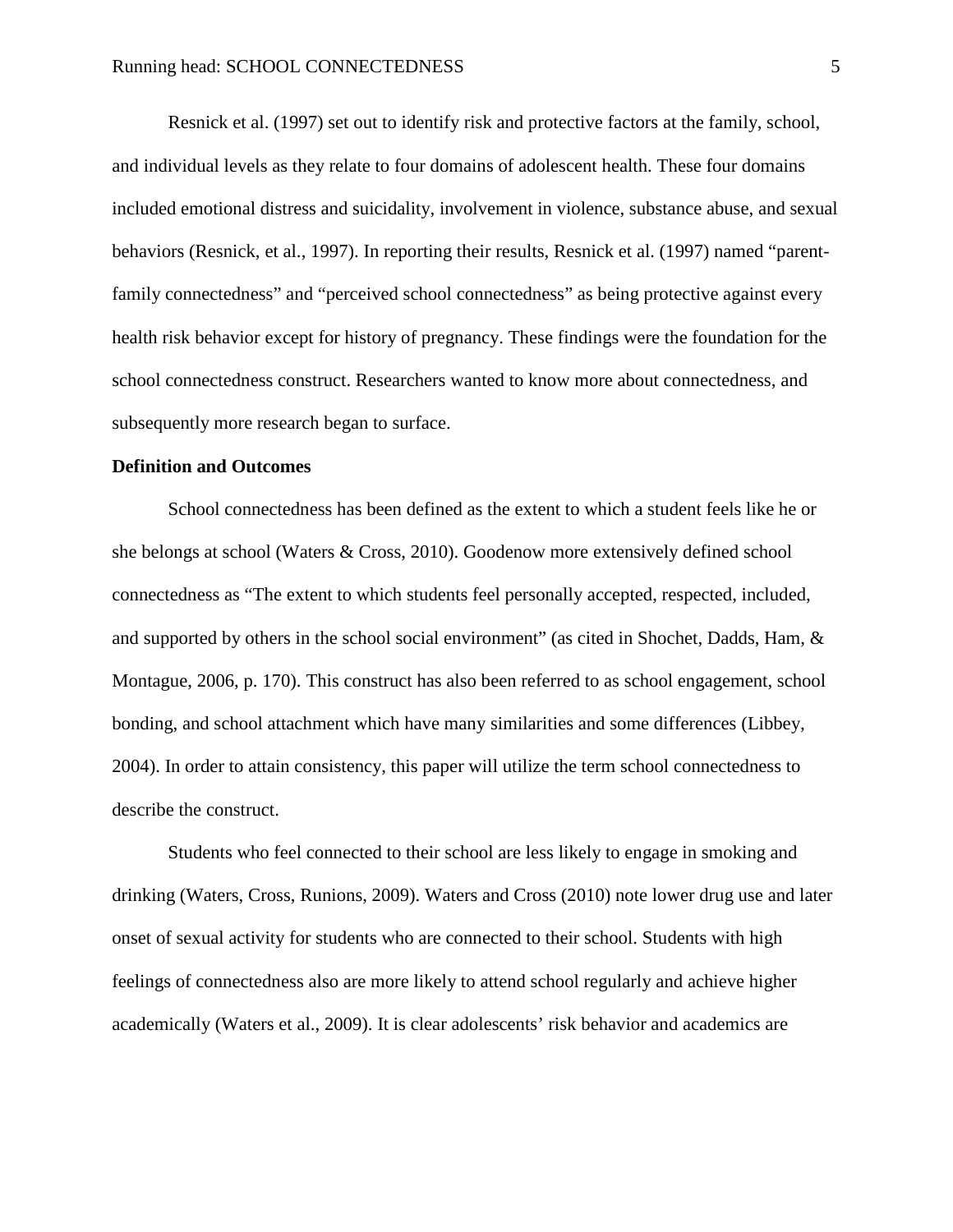influenced by their sense of connection to school. However, there has been a recent emphasis on whether or not school connectedness is a risk factor for mental health issues in students.

McNeely, Nonnemaker, and Blum (2002) noted students who feel connected to school report higher levels of emotional well-being. Also in 2002, Anderman (2002) concluded that higher individual levels of connectedness were related to increased optimism and lower levels of depression. Researchers have discovered a positive correlation between school connectedness and emotional well-being. As expected, this led to the finding of negative correlations as well: as mental illness increases, school connectedness decreases. Depression and anxiety have been discovered to be inversely associated with children who are more highly connected to school (Waters & Cross, 2010). Resnick et al. (1997) also found school connectedness to be negatively correlated with emotional distress (as cited in Shocet et al., 2006). If mental health and academic success have been linked to high levels of school connectedness in individual students, can they be linked to groups of students?

In their description of school connectedness, Monahan, Oesterle, and Hawkins (2010) break school connectedness into two components. The first component, attachment, is characterized by affective relationships with others at school. Shochet et al. (2006) explained adolescents rely less on the family as part of the individuation process and as a result depend more on relationships with friends and others at school. The second component is commitment, which is described by investing in and doing well in school (Monahan et al., 2010). Through attachment and commitment a student is able to form a bond to school. This bond influences youth to establish conformation to the norms and values of the school (Catalano & Hawkins, 1996).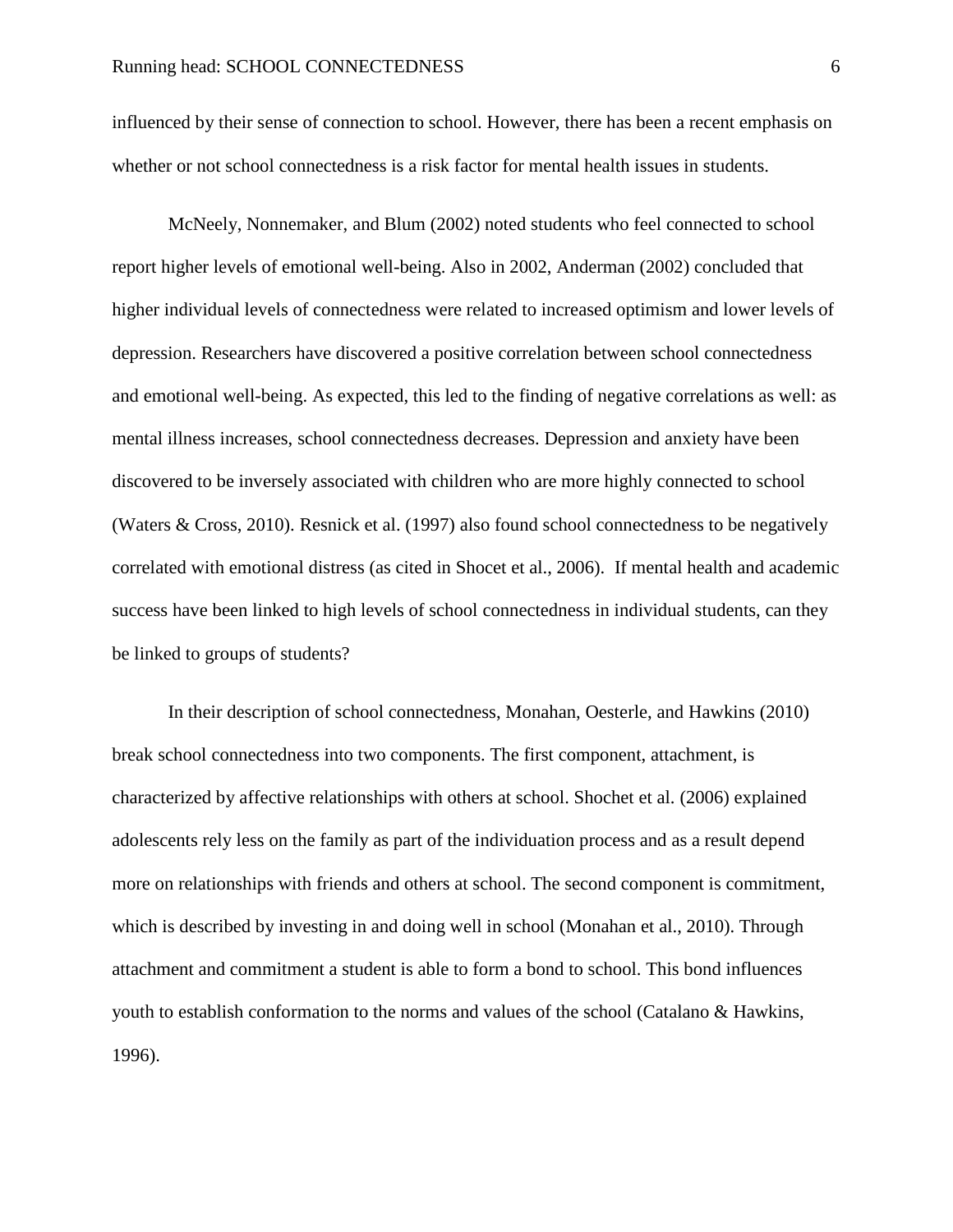It is clear the construct of school connectedness is a key aspect in developing today's youth. There are many different ways to be successful in today's society, but it is widely accepted the first step to success is receiving a high school diploma. A student in the American school system progresses through their education by first attending elementary school, then middle and high school. Following are reviews of connectedness at each of the three levels.

#### **Connectedness in Elementary School**

In recent years, there has been a push for early intervention to battle mental health issues for youth everywhere. However, most research on school connectedness has been conducted on adolescent students. The research examining elementary students' connection to school has been promising. Pears, Kim, Fisher, and Yoerger (2013) set out to discover the impact school connectedness has on elementary-aged children in foster care with a history of maltreatment. The authors noticed these children are at increased risk for academic failure, placement in special education services, and school dropout (Pears, et al., 2013). Therefore it was hypothesized school connectedness would mediate the aforementioned outcomes in late elementary school.

Pears et al. (2013) discovered children in foster care had a poorer connection to school than the control group. The authors point out these results as concerning because early disengagement predicts negative long-term outcomes such as dropping out of high school. The study also revealed: "Lower levels of early affective and cognitive school engagement appear to contribute to lower academic competence and higher levels of risk behaviors in later elementary school (Pears, et al., 2013)." Fortunately in students who showed higher levels of affective and cognitive school engagement, the study linked these traits to higher levels of academic competence. Cognitive school engagement was also found to be linked to lower levels of risk behaviors such as substance use, externalizing behaviors, and deviant peer associations (Pears, et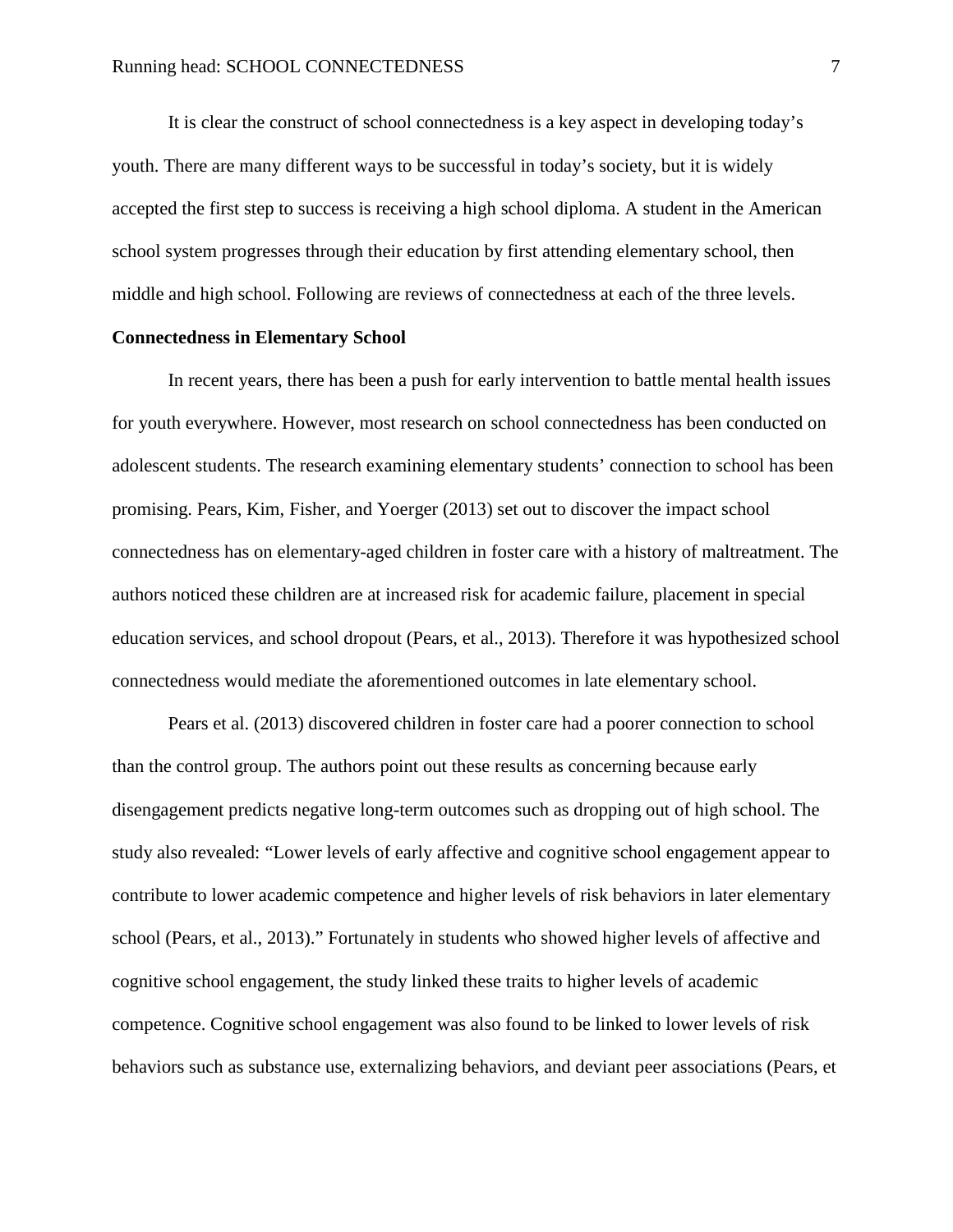al., 2013). The results from this study suggest an importance for cultivating school connectedness in elementary students.

Lemberger and Clemens (2012) implemented the Student Success Skills (SSS) program as an intervention for inner-city African-American elementary school students. African-American students may experience racial stereotyping which can be internalized and lead to a "disidentification" with school and academic success (Lemberger & Clemens, 2012, p. 451). "The SSS program is defined by a series of philosophic precepts that can be reduced to two categories, namely, skills that support feelings of school connectedness and how the student regulates learning and social behaviors in school and beyond (Villares et al., 2011)."

The SSS program was used in a small group format over eight sessions. Classroom teachers identified students with low academic performance and disruptive classroom behavior. This group of students was then randomly distributed to treatment and control groups. Each small group consisted of five students and data was collected from the students who attended at least six of the eight sessions.

The results of the study supported the hypothesis that a small group offering of the SSS program can lead to elevated levels of connectedness to school. Teachers also reported changes in executive functioning behaviors as a result of the intervention. The authors report one of the most significant findings as the teachers' perspectives of student organization of materials. According to Lemberger and Clemens (2012) this is an essential skill in preparing students for successful transition to middle school.

#### **Connectedness in Middle and High School**

An extensive foray into the research on school connectedness in middle and high schools returned a multitude of studies. It was clear that adolescent and teen connectedness to school has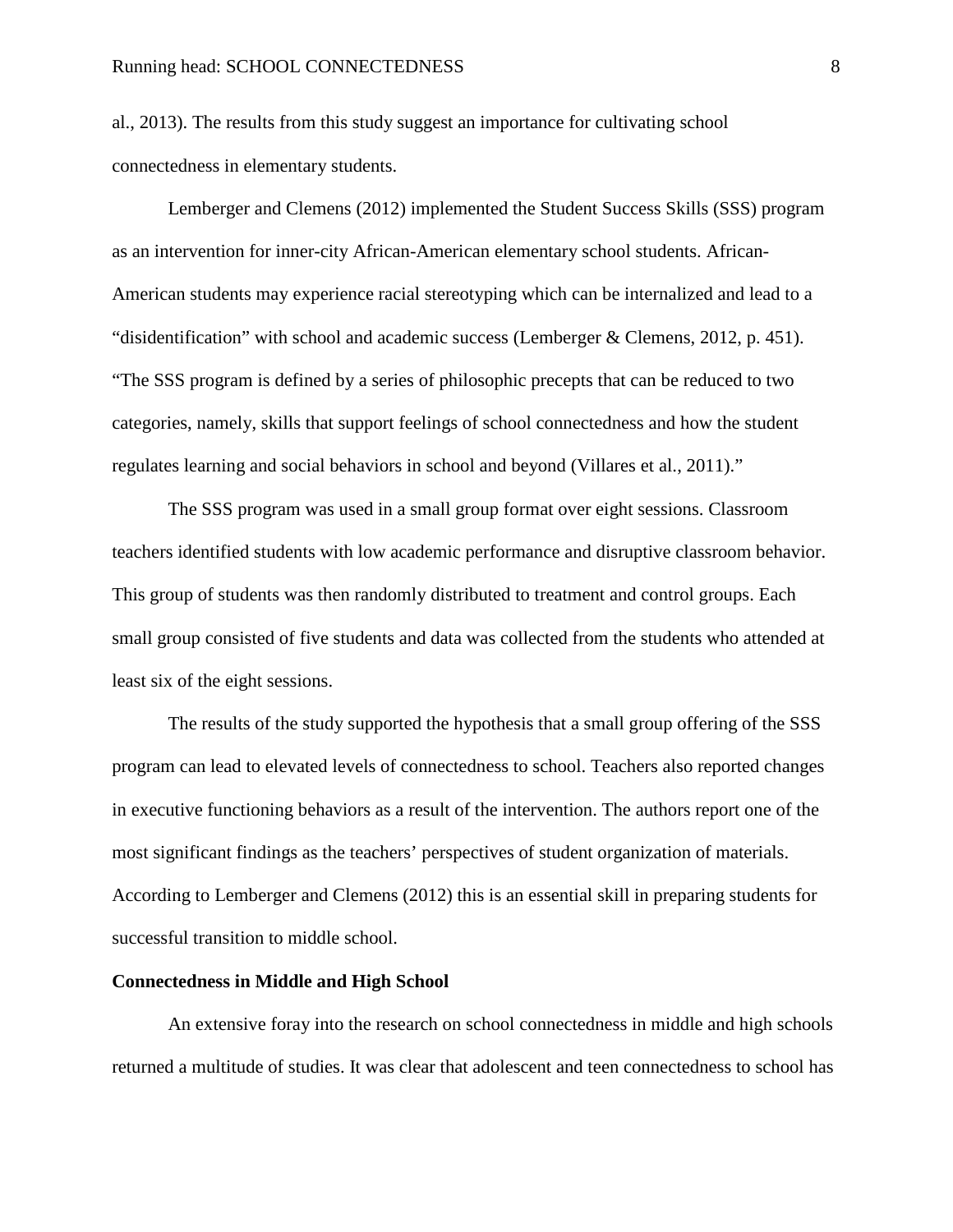been researched immensely, but it was difficult to clearly separate based on level of school. Therefore the following section will review the research on school connectedness in early to late adolescence: the developmental stage which takes place throughout the middle and high school years.

The years spanning early adolescence (ages 10-15) are generally understood to represent a critical stage of adolescence development. The physical, cognitive, and social changes which occur at this age as well as increased expectations at school have potential for overloading the adjustment ability of a young student. Research has pointed to these years as having the highest rates of disengagement, boredom, alienation, disruptive behavior, and disenchantment of students (Frydenberg, Care, Freeman, & Chan, 2009). Therefore understanding the factors relating to school connectedness in adolescence may help to improve school environments and plant the seeds for future success. These results clearly indicate the importance of cultivating a connection during middle school, but what influences students to connect with their school?

Frydenberg et al. (2009) investigated two factors associated with adaptation in early adolescence and their relation to school connectedness. The first factor, coping, is necessary for individuals to adequately deal with stress and problems. Middle school students are likely to encounter stressors relating to family, school, and peers in their lives. Frydenberg et al. (2009) report when an adolescent is faced with a stressful situation which is changeable, problemsolving strategies are more likely to be used. If the situation is attributed as unchangeable, emotion-related strategies are more likely to be used. These include worrying or self-blaming of the individual (Frydenberg et al., (2009).

The second factor investigated by Frydenberg et al. (2009) is wellbeing. In order for early adolescents to adapt to physical, intellectual, and social changes, a positive state of wellbeing is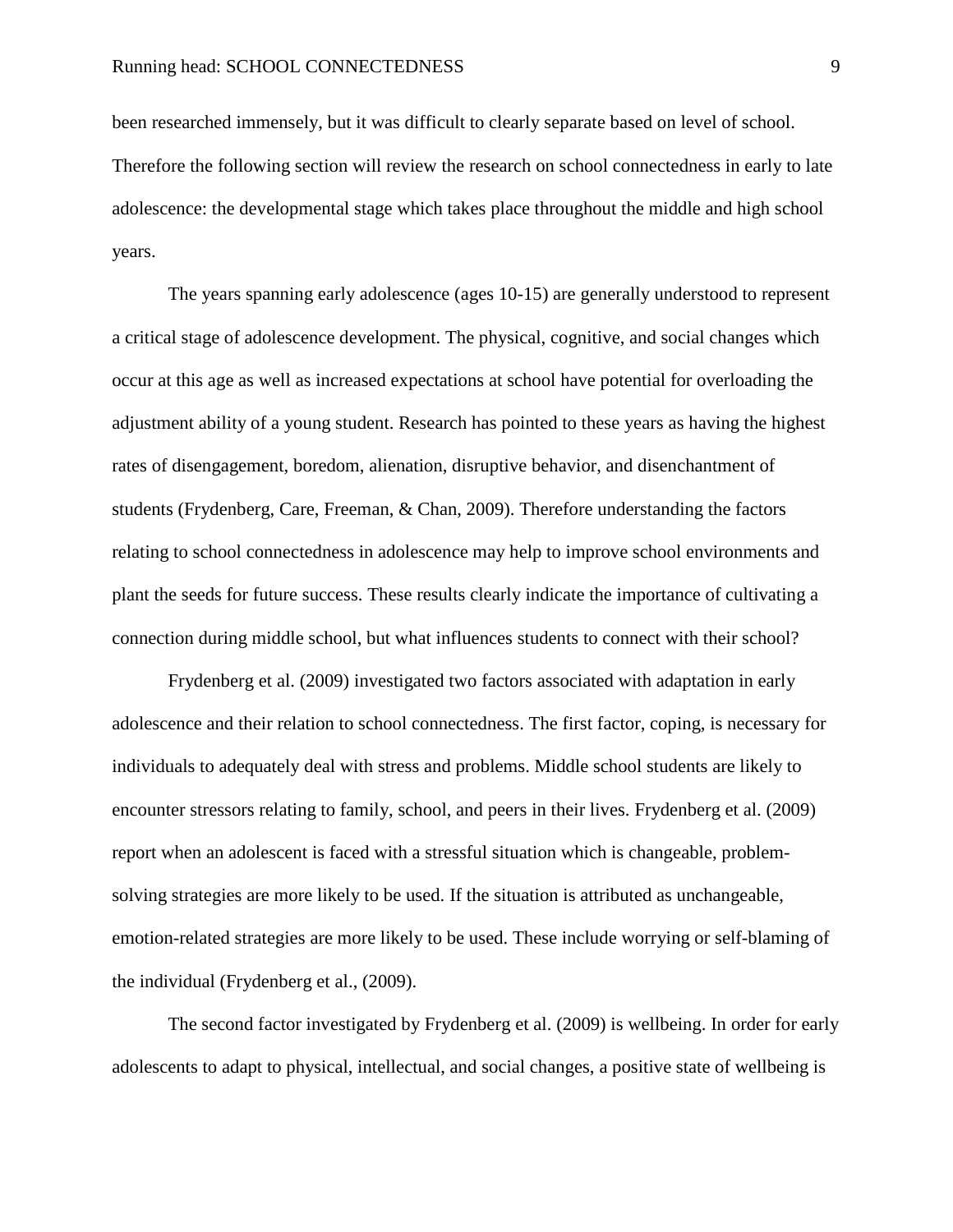#### Running head: SCHOOL CONNECTEDNESS 10

necessary. Frydenberg et al. (2009) outlined that an individual with positive wellbeing has health, resilience, self-concept, self-efficacy, and achievement. Indicators of wellbeing may include being able to express a point of view, having friends to talk to who can be trusted, being valued by others, and feeling safe from harm (Frydenberg et al., 2009). If students are able to attain these indicators, then it may be possible for them to develop a connection to their school.

The authors' results showed students who use more productive coping strategies had a better sense of wellbeing and reported greater connectedness with their school (Frydenberg et al., 2009). The opposite was also found to be related. Students who utilized non-productive coping strategies had a lower sense of wellbeing and school connectedness (Frydenberg et al., 2009). This research points to the need to teach positive coping skills to students. These skills can help students solve problems thereby increasing wellbeing and strengthening their connection to school.

In their study, Shochet, Dadds, Ham, and Montague (2006) surveyed over 2,500 eighth graders to see if school connectedness predicted future mental health issues. They hypothesized that school connectedness would correlate negatively with concurrent and future self-report symptoms of depression and anxiety (Schocet et al., 2006). They also predicted school connectedness would relate to depressive and anxiety symptoms one year later. The findings strongly supported the hypotheses with school connectedness strongly correlating with concurrent and future depression. According to Shochet et al. (2006), the sizes of the correlations suggest that school connectedness is an underemphasized parameter in combating adolescent depression.

Research has shown the importance of gaining a connection at the middle school level. Bond et al. (2007) set out to determine whether or not connectedness in middle school is a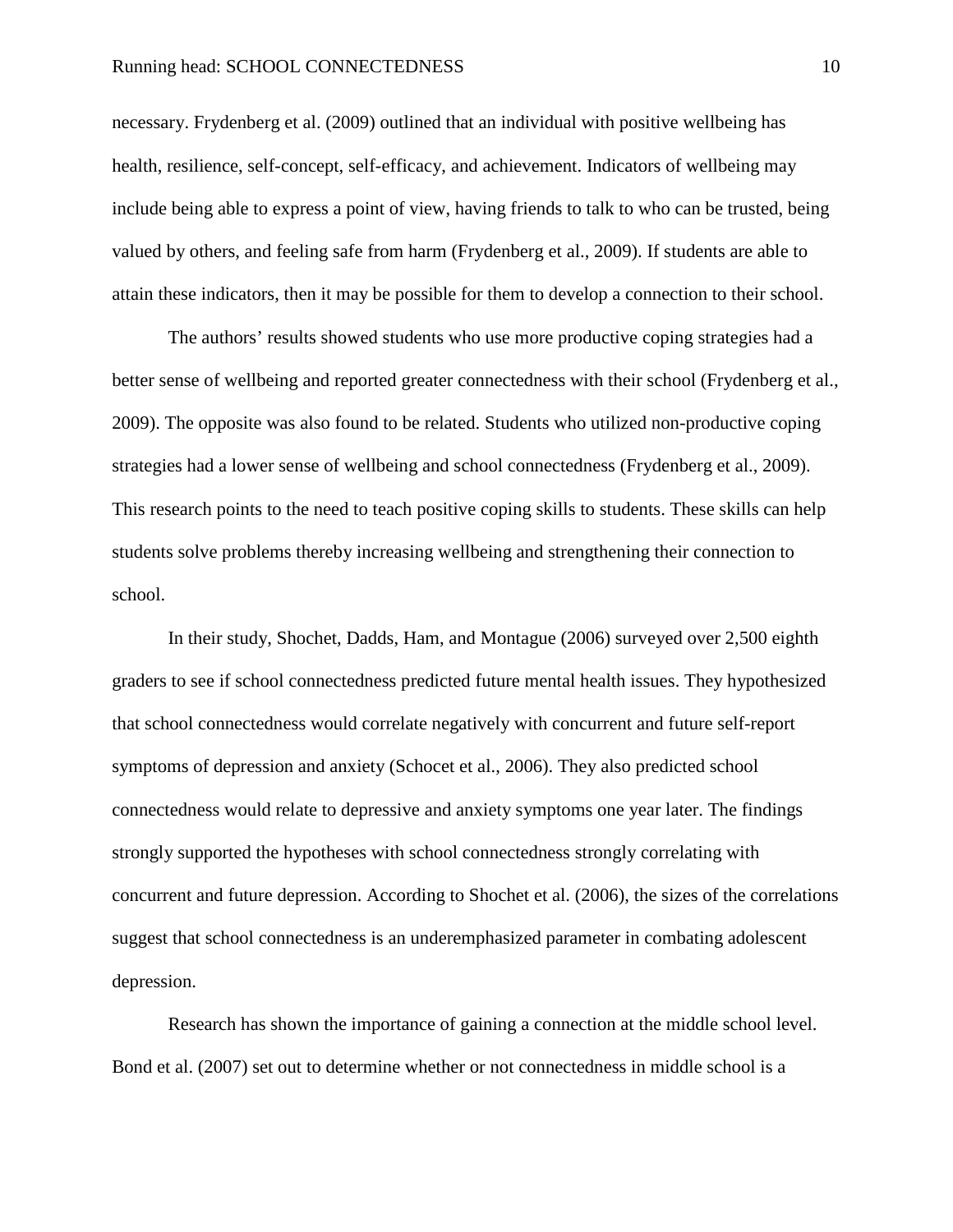predictor of substance use and mental health status two years later, and educational achievement four years later. The authors administered surveys to students during eighth grade and again later in tenth grade. Bond et al. (2007) collected mental health statuses via a computerized version of the Clinical Interview Schedule-Revised (Lewis et al., 1988). The students self-reported how many days out of the past seven they engaged in substance abuse. Completion of 12th grade and the university entrance score were used as indicators of academic outcomes (Bond et al., 2007). The authors also measured school connectedness by implementing The Communities That Care Youth Survey, developed by Arthur et al. (2002).

After gathering results, Bond et al. (2007) discovered students are more likely to have mental health problems and use substances later in school if they report low school connectedness in late middle school. The results also demonstrate that low school connectedness in early adolescence is a predictor of poor academic achievement later on (Bond et al., 2007). It was also discovered that students with low connection to school were more likely to become regular smokers and use marijuana than their connected counterparts (Bond et al., 2007). Later drinking was also associated with a low level of school connectedness (Bond et al., 2007). These results are similar to those found by Shochet et al. in 2006.

School climate has also been linked to school connectedness in early adolescence. "Researchers suggest that good quality school climates cultivate a connection to the school, and in this way protect youth from negative outcomes (Loukas, Suzuki, & Horton, 2006, p. 492). In their study, the authors sought to discover the mediating effects of school connectedness on four aspects of school climate (friction, cohesion, competition among students, and overall satisfaction with classes) and the subsequent conduct problems and depressive symptoms in the sample.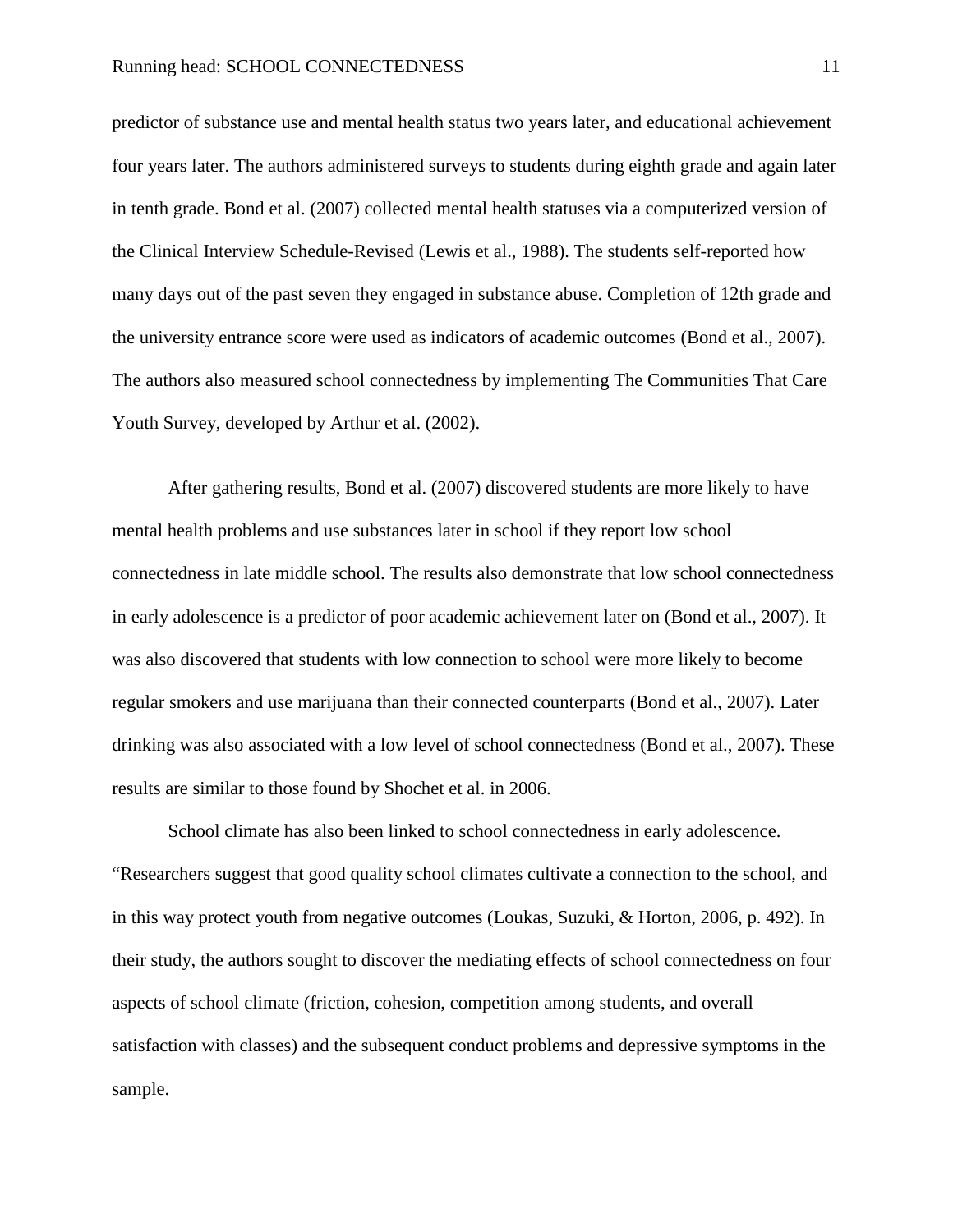Friction and cohesion represent the interpersonal dimension of school climate. Early adolescents display a need for relationships with others; therefore these two aspects are likely to affect a connection to school (Loukas, Suzuki, & Horton, 2006). Middle school students also show increasing levels of self-consciousness and social comparison. Therefore perceptions of competition, the third aspect, may decrease school connectedness. Students who are satisfied with their classes make up the fourth aspect of school climate. These students are likely to view school as friendly and supportive (Loukas, Suzuki, & Horton, 2006).

The authors were able to find that students who were more connected to school reported fewer conduct problems one year later. The 10-14 year olds participating in the study who reported more cohesion, less friction, and more satisfaction with their classes felt more connected to their schools (Loukas, Suzuke, & Horton, 2006). Despite their findings however, the authors call for more research into other aspects of school climate. Student-teacher relationships, order, and discipline are factors which may affect school connectedness and climate.

The previous studies on adolescent student connectedness reveal the need for further research. Students at this age are faced with a variety of changes. They are usually required to attend a different building, have a different set of teachers, experience puberty, and an ever growing need to fit in with others. If a connection to school is fostered during this time of change, the students will have a sturdy support system beneath them as they move on to the next step of their lives.

#### **Increasing School Connectedness**

The Center for Disease Control (CDC) published a report on school connectedness in 2009. The report outlined several factors that can increase school connectedness. The first is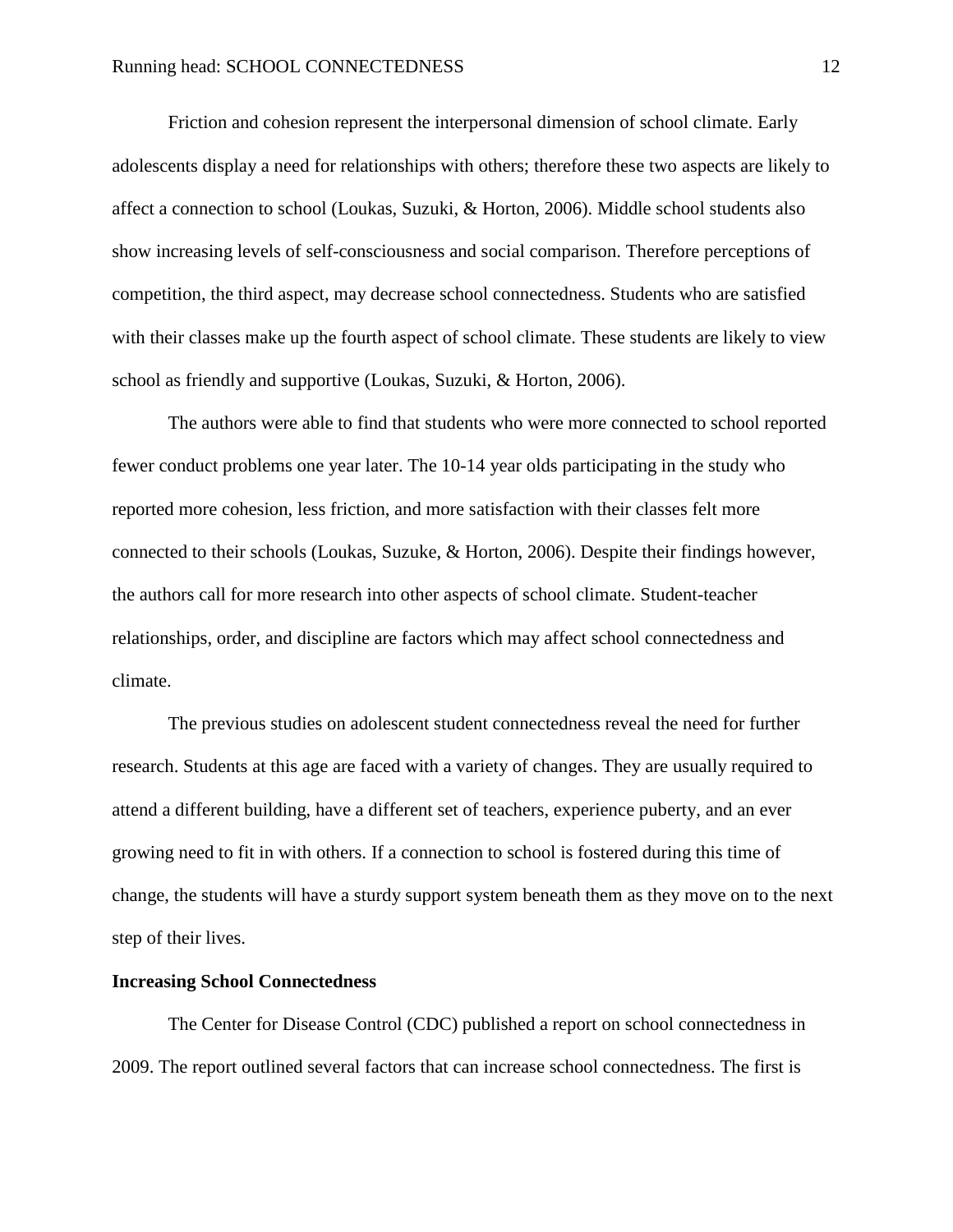adult support (CDC, 2009). Students interact with several school staff members throughout the day. These staff members can provide their time, interest, attention, and emotional support to students (CDC, 2009). According to Croninger and Lee (2001), children and adolescents who feel supported by important adults in their lives are more likely to be engaged in school and learning. The next factor outlined by the report is belonging to a positive peer group (CDC, 2009). If students have a stable network of peers, then perceptions of school may improve. Furlong et al. (2003) also mention students' educational outcomes are influenced by whether or not their peer group supports pro-social behavior such as engaging in school activities, completing homework, and helping others.

The third factor that can increase school connectedness is commitment to education (CDC, 2009). Believing school is important to the future and having the perception that the adults in the school are invested in their education are necessary for students to engage in their own learning. Adults who are committed engage students in learning, create mutual respect and caring, and meet the learning needs of each student (Blum, McNeely, & Rinehart, 2002). The final protective factor outlined by the CDC (2009) is school climate. "The physical environment and psychosocial climate can set the stage for positive student perceptions of school (CDC, 2009, p. 5)." One major factor contributing to school environment is classroom management. Blum, McNeely, and Rinehart (2002) report when classrooms are well managed relationships among students and between teachers and students tend to be more positive. These relationships then lead students to be more engaged in learning and completing homework assignments.

These four factors work together to improve school connectedness, but how can schools and communities specifically target each area? Anderson-Butcher (2010) studied the effects of 21 different afterschool programs in central Ohio. The programs were managed by several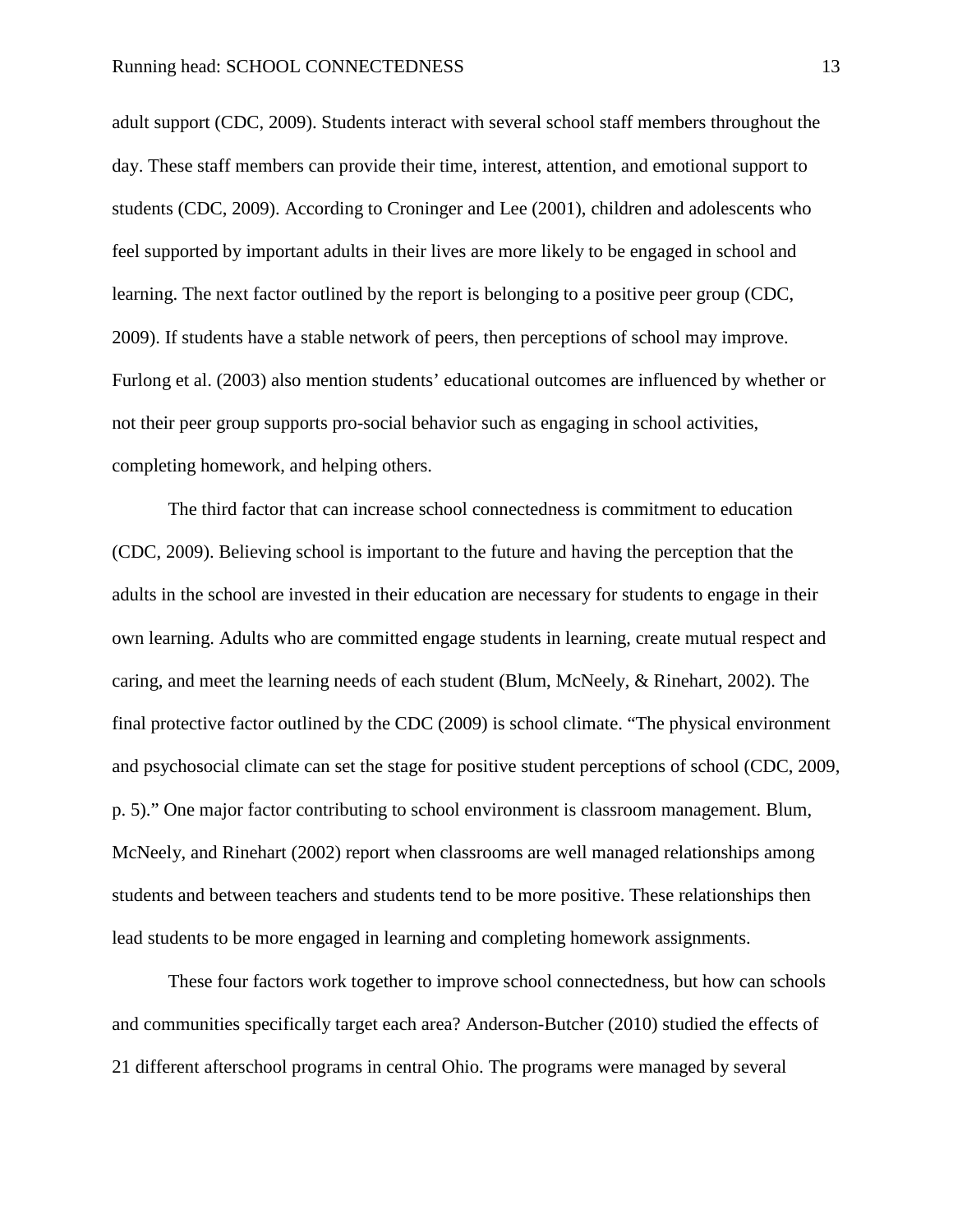different organizations which included the City Parks and Recreation Department, community centers, Communities in Schools, a faith-based organization, and local YMCAs. The students involved in the programs ranged from elementary to middle school aged. After evaluating the programs, Anderson-Butcher (2010) delineated key design features and qualities which contribute to school connectedness.

The youth reported the top reason for attending the programs was due to the relationships they had with adults there. Students and parents/guardians also reported they would "go to a program staff member for help if they need it (Anderson-Butcher, 2010, p. 12)." These findings align with the first protective factor the CDC defined for fostering connections to school. The afterschool programs also engaged the parents/guardians of the students. Anderson-Butcher (2010) found 50% of parents/guardians reported attending activities provided by the afterschool programs at the schools.

A crucial element of school connectedness is students' relationships with their teachers. Anderson-Butcher (2010) discovered relationships between youth and their teachers strengthened as a result of participation in the afterschool program. The programs hired teachers and other school staff to work directly with the youth, tutor, serve as liaisons between the afterschool program and the school, and to be coaches. According to Anderson-Butcher et al. (2006), employing teachers and other school staff to work within the afterschool program is a strategy known to enhance school connectedness.

The afterschool programs served as protective environments for students. Over 93% of students and 99% of parents/guardians reported feeling safe at the programs (Anderson-Butcher, 2010). An astonishing amount compared to the 40% of youth who reported feeling safe in their neighborhoods (Anderson-Butcher, 2010). If the programs which are based within the school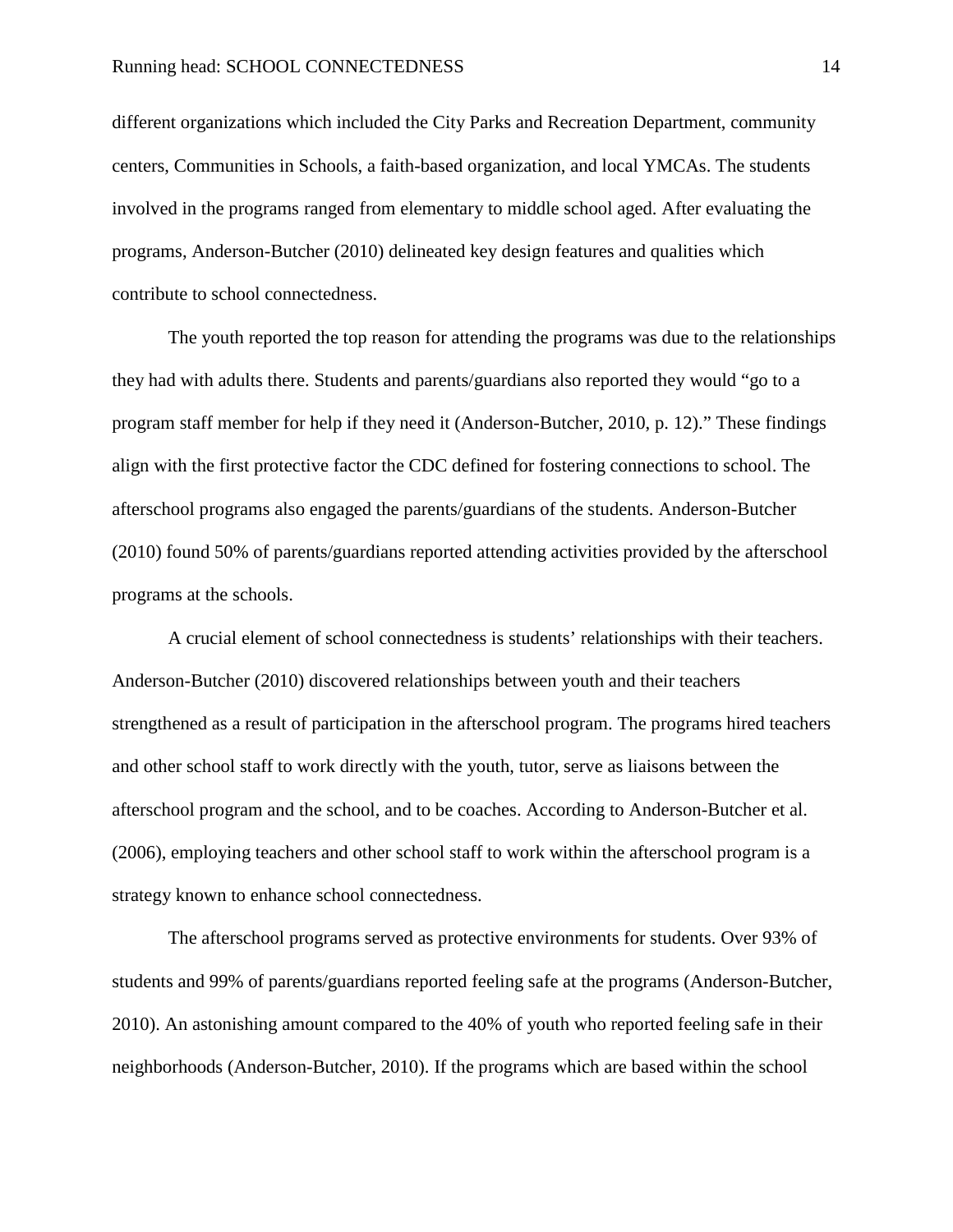provide a safe environment, then students are likely to feel safe at school during the day. Safety is a key aspect of positive school climate, a protective factor for school connectedness. Also contributing to safety within the school was the adoption of school rules and policies by the afterschool programs. Students in the afterschool programs were held to the same behavioral expectations as they are during the school day. This approach led to 72-74% of students reporting they fight less and are not in trouble as much because of the afterschool program.

Not only do these programs use identical rules and policies to school, they hold high expectations for attendance and learning. Many of the programs enforced a rule where students were not allowed to attend the afterschool program if they did not attend school that day (Anderson-Butcher, 2010). Some programs monitored school attendance and provided support and problem solving to promote student attendance. Anderson-Butcher (2010) found middle school participants in the afterschool programs had significantly less school absenteeism than those who did not attend the programs. Thus showcasing the importance of these afterschool programs to the connections the participants have with their schools.

One design feature of the programs noticed by Anderson-Butcher was the alignment of activities afterschool to supplement those during school. Many learning activities were directly linked to the classroom curriculum, and were provided in fun and engaging settings (Anderson-Butcher, 2010). Several of the programs created a basketball league, and competed against other afterschool programs. The games rotated between the participating schools, and allowed youth, parents/guardians, and the community to feel connected to the programs and schools. One of the agencies was actually integrated directly into the school, with a resource coordinator supporting students with individual and group interventions (Anderson-Butcher, 2010). This resource coordinator also provided case management and outreach to families.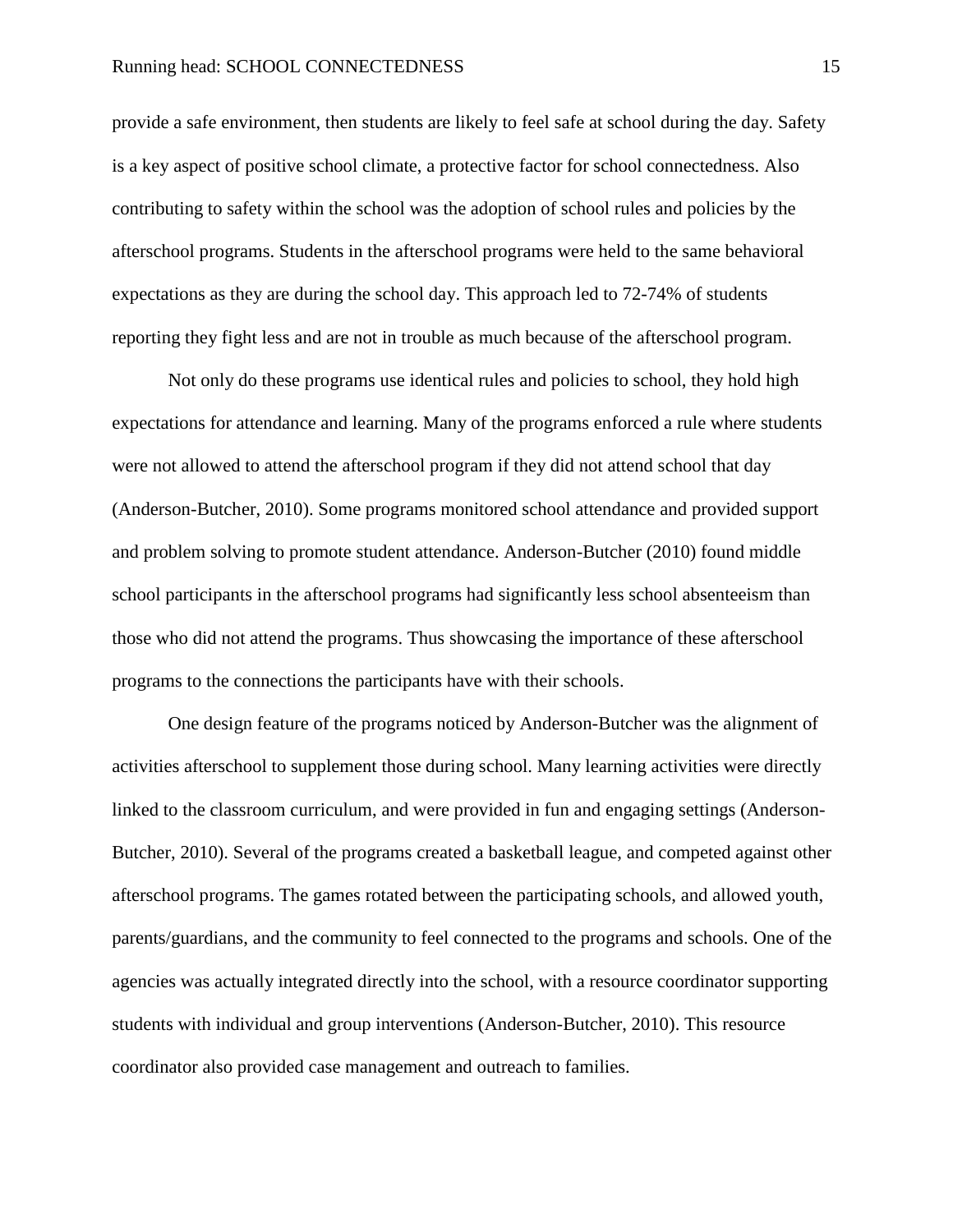It is clear the afterschool programs in the study provided many benefits to participating students, parents/guardians, the schools, and the surrounding community. They promoted positive behavior, trusting relationships with teachers, and a safe school environment. All of these are protective factors for increasing school connectedness. The afterschool programs were successful in fostering greater connections to schools, but what can schools do to increase their students' connection?

Mentoring programs have increased in popularity throughout the nation in several different organizations. According to Karcher et al. (2006), approximately 70% of site-based mentoring programs are found in schools. These school-based mentoring programs take place on school grounds, usually during the school day for one hour a week (Karcher, et al., 2006). According to Jucovy (2000), school-based mentoring programs typically have four main characteristics: school personnel refer students for mentoring; an adult mentor meets with a student for one hour per week during the school year; mentors meet with their mentees on school grounds during the school day; and mentors and mentees engage in academic and social activities. One style of mentoring program in the literature seems extremely useful in schools.

Cross-age peer mentoring programs involve older mentors and younger mentees. Typically the older youth is high school aged, and paired with an elementary or middle school aged child (Noll, 1997). The relationship formed between mentor and mentee is usually viewed as strengthening an individual through a personal relationship with a caring and experienced person (Gordon, Downey, & Bangert, 2013). Karcher et al. (2006) iterate this relationship has become an intervention for promoting psychosocial development among mentors and a way to reach underachieving, isolated, or troubled children.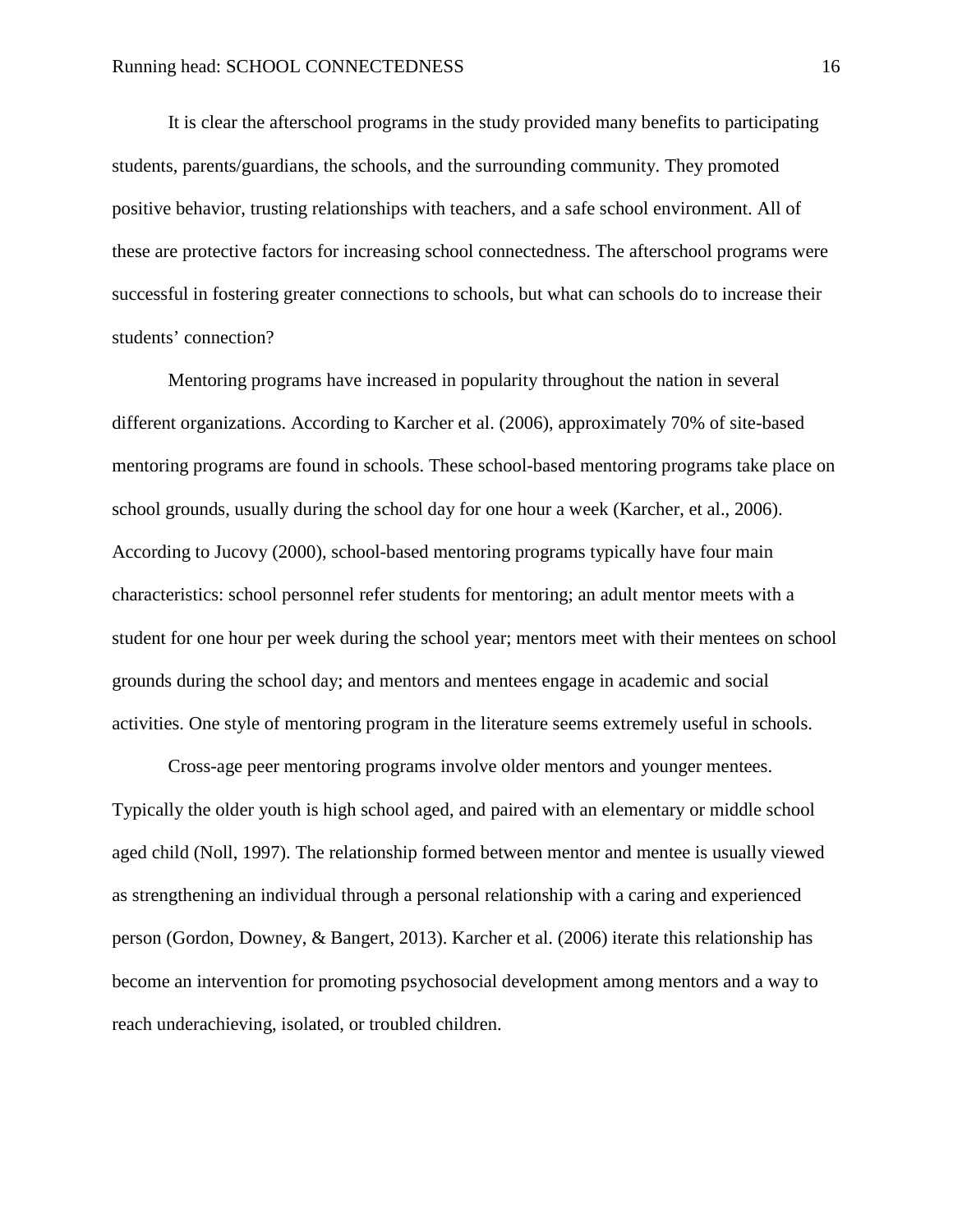In 2010, Karcher set out to study the impact of serving as a cross-age peer mentor on adolescents' academic connectedness, self-esteem, and family attachment over the course of a school year. The study included 46 high school aged mentors who participated in eight hours of training and two hours of monthly supervision (Karcher, 2010). The mentees consisted of 45 fourth and fifth grade students, 28 of whom were referred to by their teachers for having social, behavioral, or family risk factors (Karcher, 2010). The mentors then followed a previously designed program which focused on facilitating strong mentor-mentee relationships.

Karcher (2010) discovered larger gains in school connectedness and self-esteem in the mentors than in a comparison group of students who did not participate in the mentoring program. No effects were observed on family related outcomes as a result of the mentoring program (Karcher, 2010). There was no evidence found that serving as a mentor to a young child is developmentally inappropriate for teens. Karcher (2010) observed no negative effects of serving as a mentor, such as declines in connection to school. The author concludes the publication by advocating for the use of cross-age peer mentoring programs by school counselors.

#### **Implications for School Counselors**

A school counselor's main goal is to positively affect the lives of all students (ASCA, 2012). The counselor is there to make sure students are in the right classes, and work with them as issues arise. The counselor works to build relationships with each student in order to create a healthy and safe environment. It seems as though school counselors should be the driving force behind students' connection to school, however there is a severe lack of literature on school counselors' effect on school connectedness.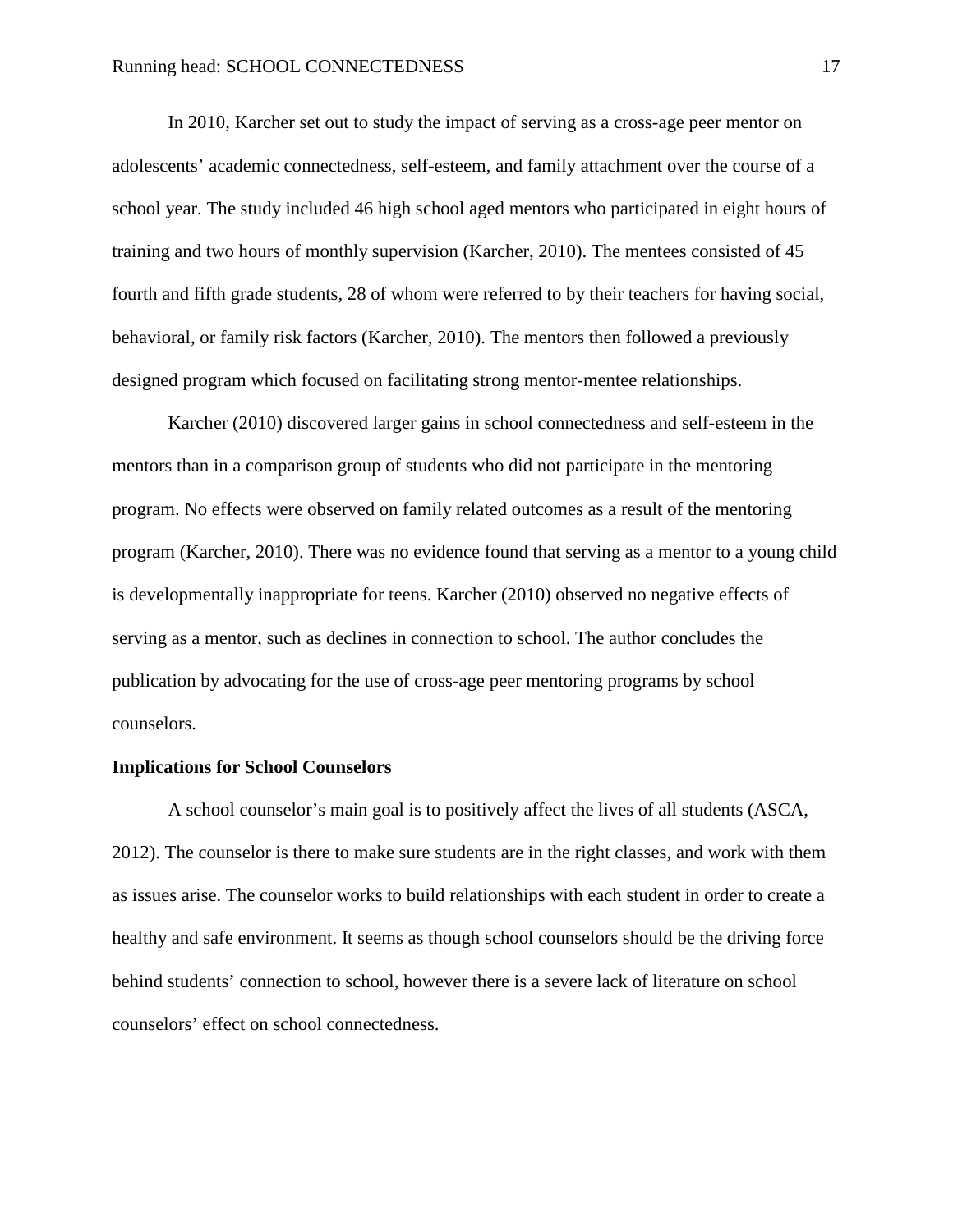School counselors should consider addressing school connectedness as part of their role in the school context. The protective factors for school connectedness this paper has identified may fall under the realm of school counselor duties. They are in a unique position and can influence the school at many different levels by developing relationships with students, facilitating a mentor program, and identifying mental health issues in the school. Counselors also have the skills to work with teachers, parents, administrators, and other school staff. Although they have limited time and resources, increasing student connectedness to their schools will have an enormous effect on students' personal, social, career, and academic lives.

#### Conclusion

By the time a student in the United States reaches ninth grade, it is likely that this student has spent at least 10,000 waking hours in school (Eccles & Roeser, 2010). This statistic alone is able to illustrate the immense importance of fostering healthy development for students in our society. More research must be done in order to determine school counselors' impact on school connectedness. Is the presence of a school counselor enough to feel connected, or is it what the counselor does that allows students' connections to grow?

The literature which is currently available shows many benefits of a strong connection to school. Students who develop this bond display better academic performance, less mental health issues, and fewer delinquent behaviors. It seems impossible for students to not be connected to their schools after spending most of their lives in them. An enormous amount of students are failing classes, truant, living with mental health issues, or breaking the law. School counselors are already at the frontlines combating these issues in the schools, but school connectedness should be utilized to further improve the wellbeing of all students.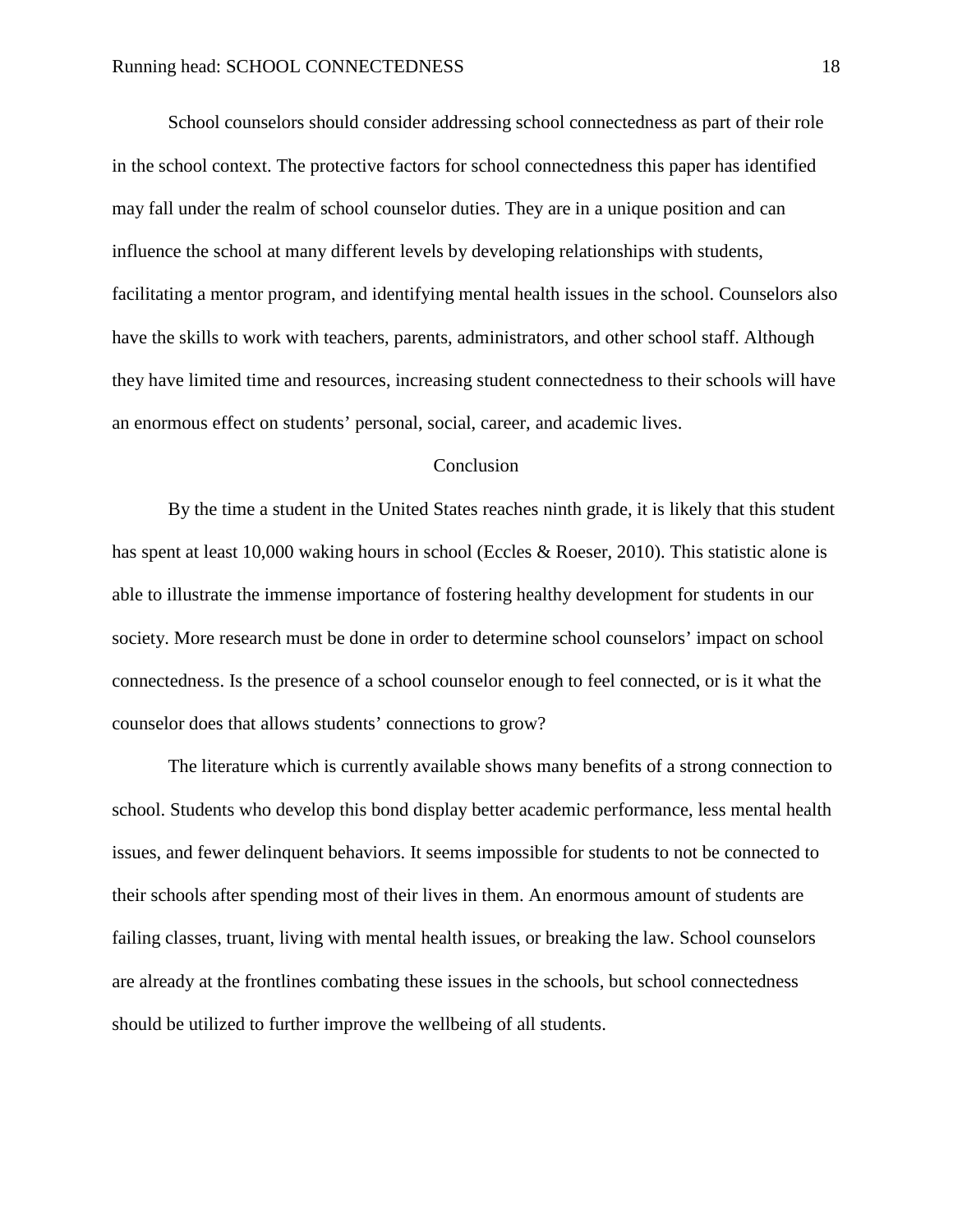#### References

- Anderman, E. M. (2002). School effects on psychological outcomes during adolescence. *Journal of educational Psychology*, *94*(4), 795-809. doi: 10.1037/0022-0663.94.4.795
- Anderson-Butcher, D. (2010). The promise of afterschool programs for promoting school connectedness. *Prevention Researcher*, *17*(3), 11-14.
- Arthur, M.W., Hawkins, J.D., Pollard, J.A., Catalano, R.F. & Baglioni, A.J. (2002), Measuring risk and protective factors for substance use, delinquency, and other adolescent problem behaviors: The communities that care youth survey, *Evaluation Review*, *26*(2), 575-601.
- American School Counselor Association. (2012). *The ASCA national model: A framework for school counseling programs* (3rd ed.). Alexandria, VA: Author.
- Bond, L., Butler, H., Thomas, L., Carlin, J., Glover, S., Bowes, G. & Patton, G. (2007). Social and school connectedness in early secondary school as predictors of late teenage substance use, mental health, and academic outcomes. *Journal of Adolescent Health*, *40*, 357. doi:10.1016/j.jadohealth.2006.10.013
- Blum, R. W., McNeely, C. A., & Rinehart, P. M. (2002). *Improving the odds: The untapped power of school to improve the health of teens*. Center for Adolescent Health and Development, University of Minnesota, Minneapolis.
- Catalano, R. E, & Hawkins, J. D. (1996). The social development model: A theory of antisocial behavior. In J. D. Hawkins (Ed.), *Delinquency and crime: Current theories* (149-197). New York: Cambridge University Press.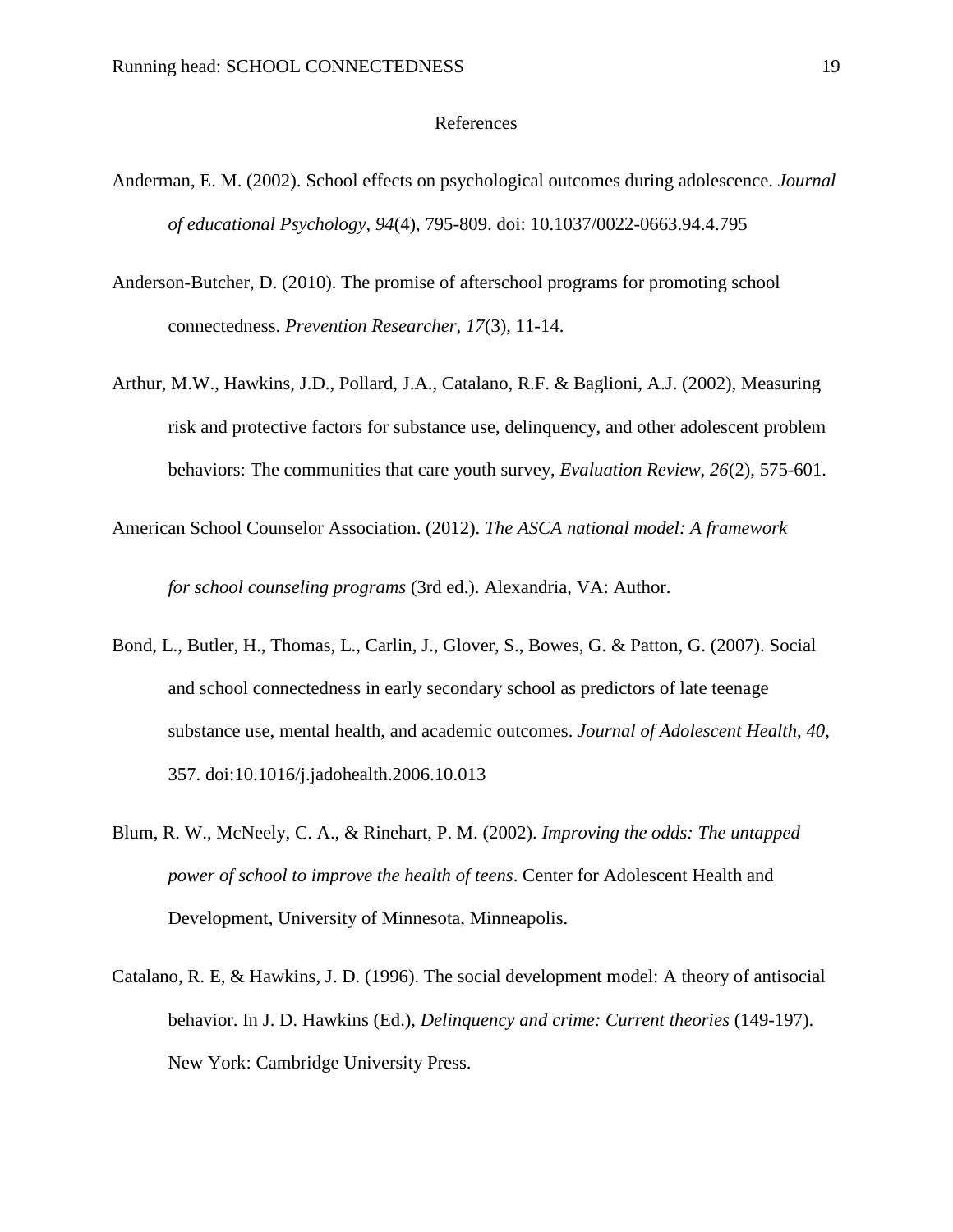- Centers for Disease Control and Prevention. (2009). *School Connectedness: Strategies for Increasing Protective Factors Among Youth.* Atlanta, GA: U.S. Department of Health and Human Services. Retrieved from http://www.cdc.gov/healthyyouth/protective/connectedness.htm
- Croninger, R. G., & Lee, V. E. (2001). Social capital and dropping out of high school: Benefits to at-risk students of teachers' support and guidance. *Teachers College Record*, *103*, 548–581.
- Eccles, J. S., & Roeser, R. W. (2009). Schools, academic motivation, and stage-environment fit. In R. M. Lerner & L. Steinberg (Eds.), *Handbook of adolescent psychology*: *Vol. 1* (3rd ed., pp. 404 – 434). Hoboken, NJ: Wiley.
- Fydenberg, E., Care, E., Freeman, E., & Chan, E. (2009). Interrelationships between coping, school connectedness and well being. *Australian Journal of Education*, *53*(3), 261-276.
- Furlong, M. J., Whipple, A. D., St. Jean, G., Simental, J., Soliz, A., & Punthuna, S. (2003). Multiple contexts of school engagement: Moving towards a unifying framework for educational research and practice. *The Californian School Psychologist*, *8*, 99–113.
- Gordon, J., Downey, J., & Bangert, A. (2013). Effects of a school-based mentoring program on school behavior and measures of adolescent connectedness. *School Community Journal*, *23*(2), 227-250.
- Hagerty, B. M., Williams, R. A., Coyne, J. C., & Early, M. R. (1996). Sense of belonging and indicators of social and psychological functioning. *Archives of Psychiatric Nursing*, *10*, 235–244.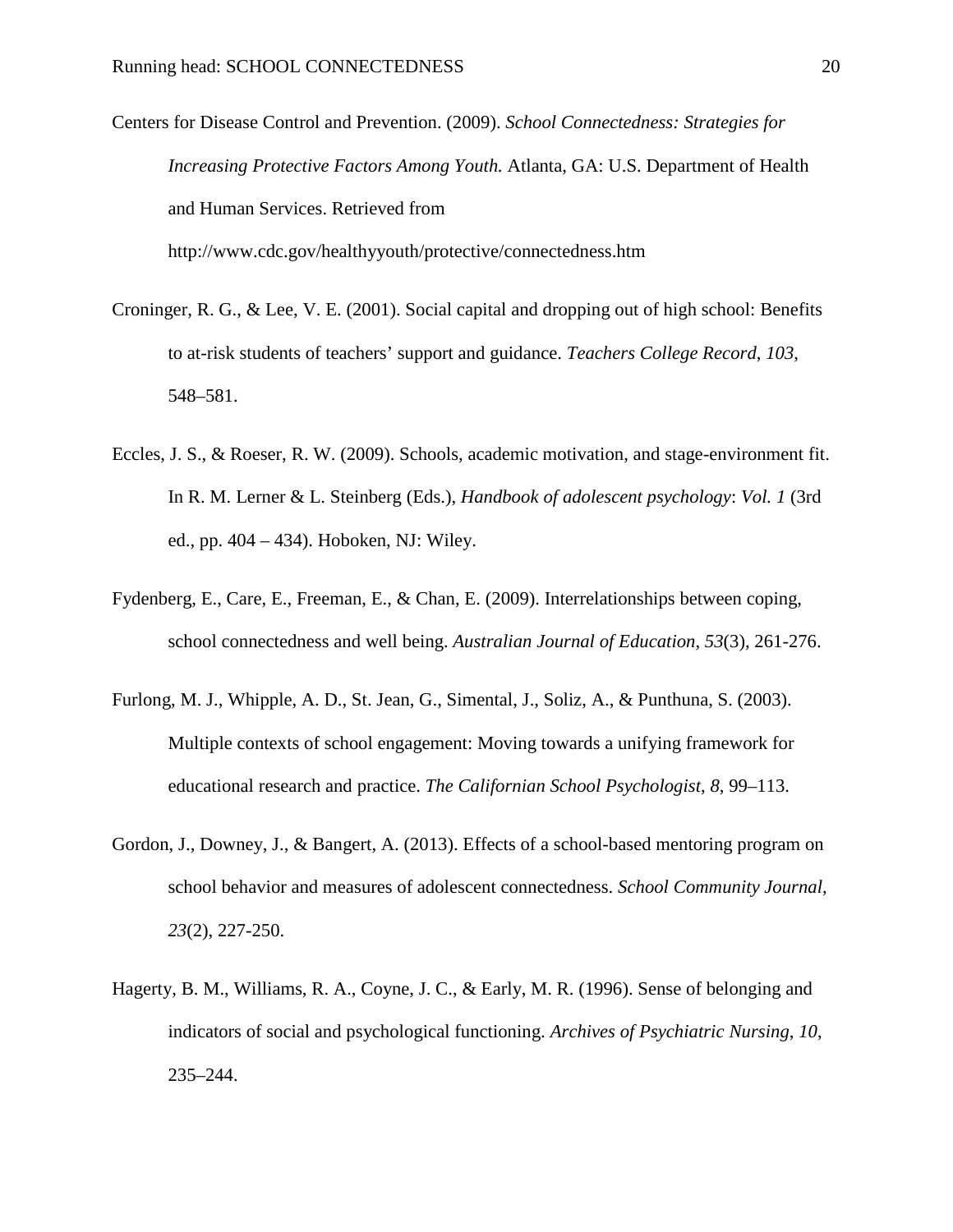- Haskins, R., Murnane, R., Sawhill, I. V., & Snow, C. (2012). Can academic standards boost literacy and close the achievement gap? *The Future of Children*, *22*(2), 1-8. Retrieved from http://www.brookings.edu/research/papers/2012/10/02-boost-literacyhaskins-sawhill
- Jucovy, L. (2000). *The ABCs of school-based mentoring*. Philadelphia, PA: Public/Private Ventures. Retrieved from http://ppv.issuelab.org/resource/abcs\_of\_school\_based\_mentoring\_the
- Karcher, M. J., Kuperminc, G. P., Portwood, S. G., Sipe, C. L., & Taylor, A. S. (2006). Mentoring programs: A framework to inform program development, research, and evaluation. *Journal of Community Psychology*, *34*, 709–725. doi:10.1002/jcop.20125
- Lemberger, M. E., & Clemens, E. V. (2012). Connectedness and self-regulation as constructs of the student success skills program in inner-city African American elementary school students. *Journal of Counseling & Development*, *90*, 450–458.
- Lewis, G., Pelosi, A. J., Glover, E., Wilkinson G., Stansfeld S. A., Williams, P., & Shepherd M. (1988) The development of a computerized assessment for minor development of a computerized assessment for minor psychiatric disorder. *Psychological Medicine*, *18*, 737-745.
- Libbey, H. P. (2004). Measuring student relationships to school: Attachment, bonding, connectedness and engagement. *Journal of School Health*, *74*, 274–283.
- Loukas, A., Suzuki, R., & Horton, K. D. (2006). Examining school connectedness as a mediator of school climate effects. *Journal of Research on Adolescence*, *16*, 491–502. doi: 10.1111/j.1532-7795.2006.00504.x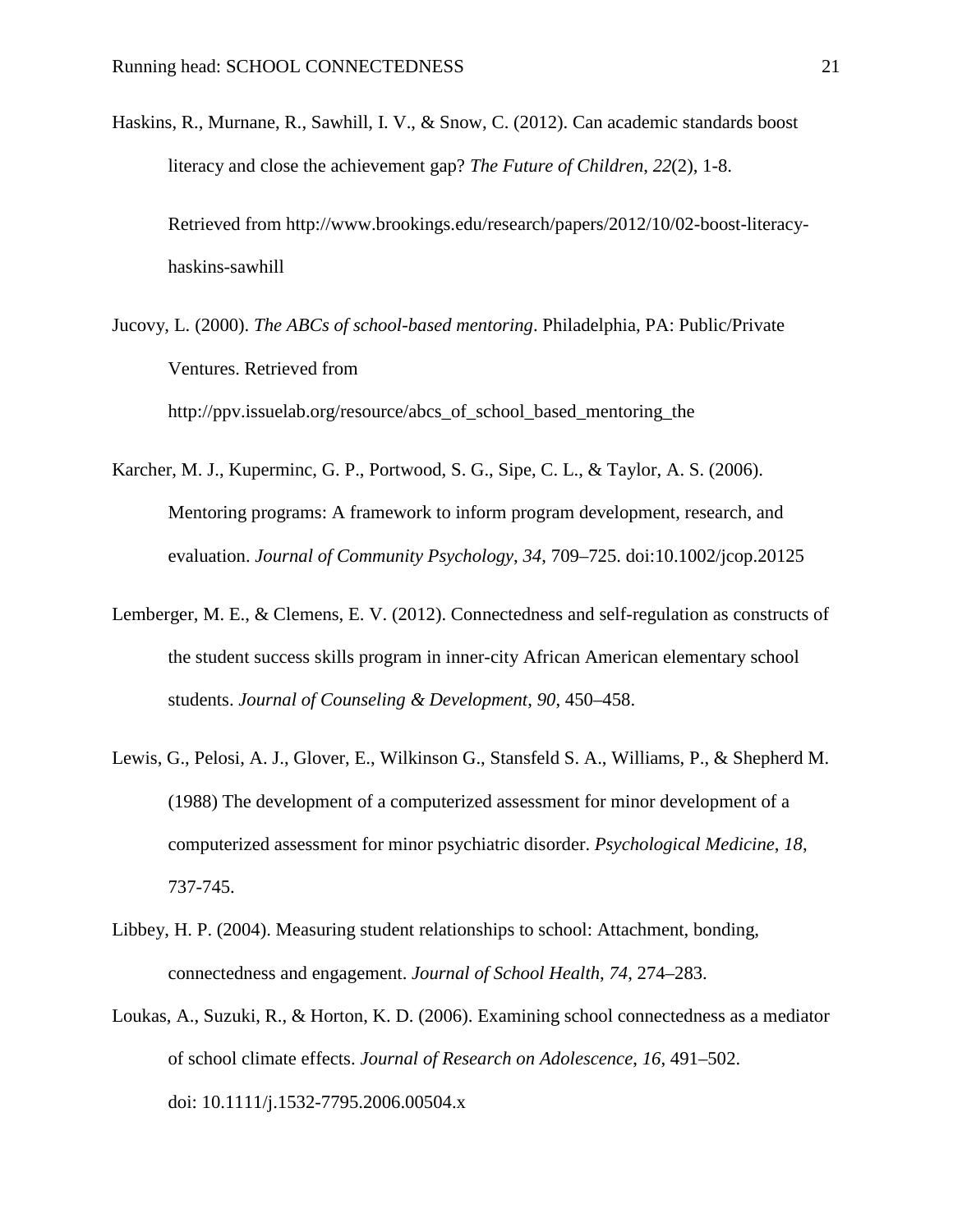- McNeely, C. A., Nonnemaker, J., & Blum, R. W. (2002). Promoting school connectedness: Evidence from the national longitudinal study of adolescent health. *Journal of School Health*, *72*, 138–146.
- Monahan, K. C., Oesterle, S., & Hawkins, J. D. (2010). Predictors and consequences of school connectedness: The case for prevention. *The Prevention Researcher*, *17*, 3-6.
- Noll,V. (1997). Cross-age mentoring program for social skills development. *The School Counselor*, *44*, 239–242.
- Pears, K. C., Kim, H. K., Fisher, P. A., & Yoerger, K. (2013). Early school engagement and late elementary outcomes for maltreated children in foster care. *Developmental Psychology*, *49*(12), 2201-2211. doi:10.1037/a0032218
- Resnick, M. D., Bearman, P. S., Blum, R. W., Bauman, K. E., Harris, K. M., Jones, J., Tabor, J., Beuhring, T., Sieving, R. E., Shew, M., Ireland, M., Bearinger, L. H., and Udry, J. R. (1997). Protecting Adolescents from Harm: Findings From the National Longitudinal Study on Adolescent Health. *Journal of the American Medical Association*, *278*(10), 823- 832.
- Shochet, I. M., Dadds, M. R., Ham, D., & Montague, R. (2006). School connectedness is an underemphasized parameter in adolescent mental health: Results of a community prediction study. *Journal of Clinical Child and Adolescent Psychology*, *35*, 170−179. doi: 10.1207/s15374424jccp3502\_1
- Villares, E., Lemberger, M., Brigman, G., & Webb, L. (2011). Student Success Skills: An evidence-based school counseling program grounded in humanistic theory. *The Journal of Humanistic Counseling, Education and Development, 50,* 42–55.